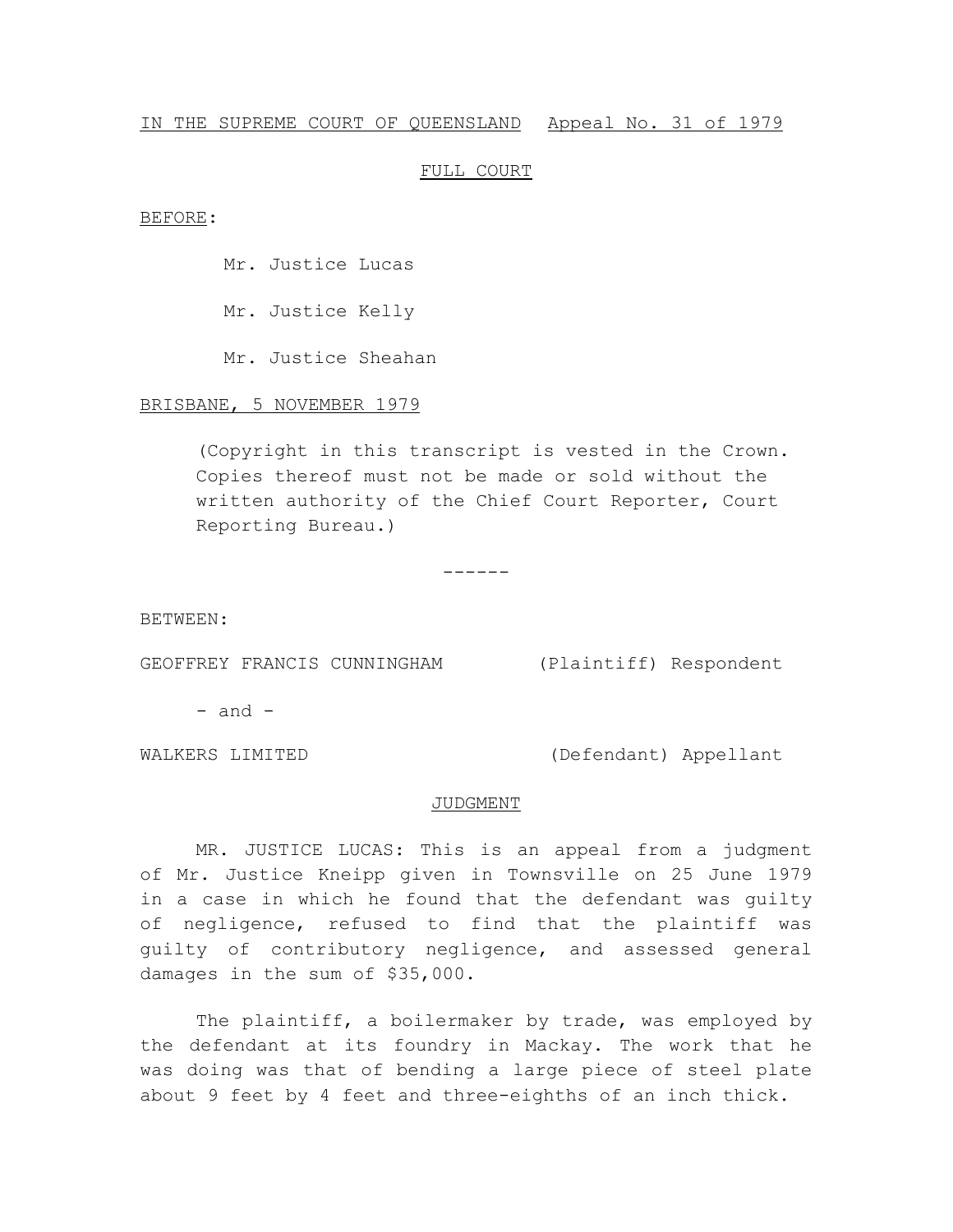According to him, it weighed about 590 pounds, but the judge was of the opinion that it might have weighed something less than that.

This plate was to be rolled into a cylinder, and this was done by passing it through a series of rollers mounted horizontally, the operation of which had the effect of bending the plate as it passed through them. The plate was lifted into the rollers by means of a small overhead travelling crane operated by electricity, and at various stages in the work it was necessary to remove the plate from the rollers, and on occasions to hammer it with a heavy hammer weighing 12 pounds in order to achieve the correct degree of bending. The plate was attached to the crane by a rope with a hook on the end, and the plate was attached to this hook by means of a clamp which was described as a screw-dog clamp or screw-dog or screw clamp. This was a heavy steel object with a ring on the top through which was passed the hook of the crane.

Through one of the legs was a threaded hole and through that is screwed a heavy threaded bolt the end of which if screwed far enough bore up against the inside surface of the opposite leg.

Now, after the plate had been removed from the rollers and had been hammered for possibly about a minute, half a minute to a minute, the crane was operated so as to introduce the plate again into the rollers. However, the plate slipped from the clamp which was holding it, and fell on the plaintiff's right leg, injuring him severely.

The learned judge found that the defendant was guilty of negligence, and no attack has been made in the appeal on that finding.

The learned judge was invited to find that the plaintiff had been guilty of contributory negligence in accordance with certain particulars which had been given in the defence.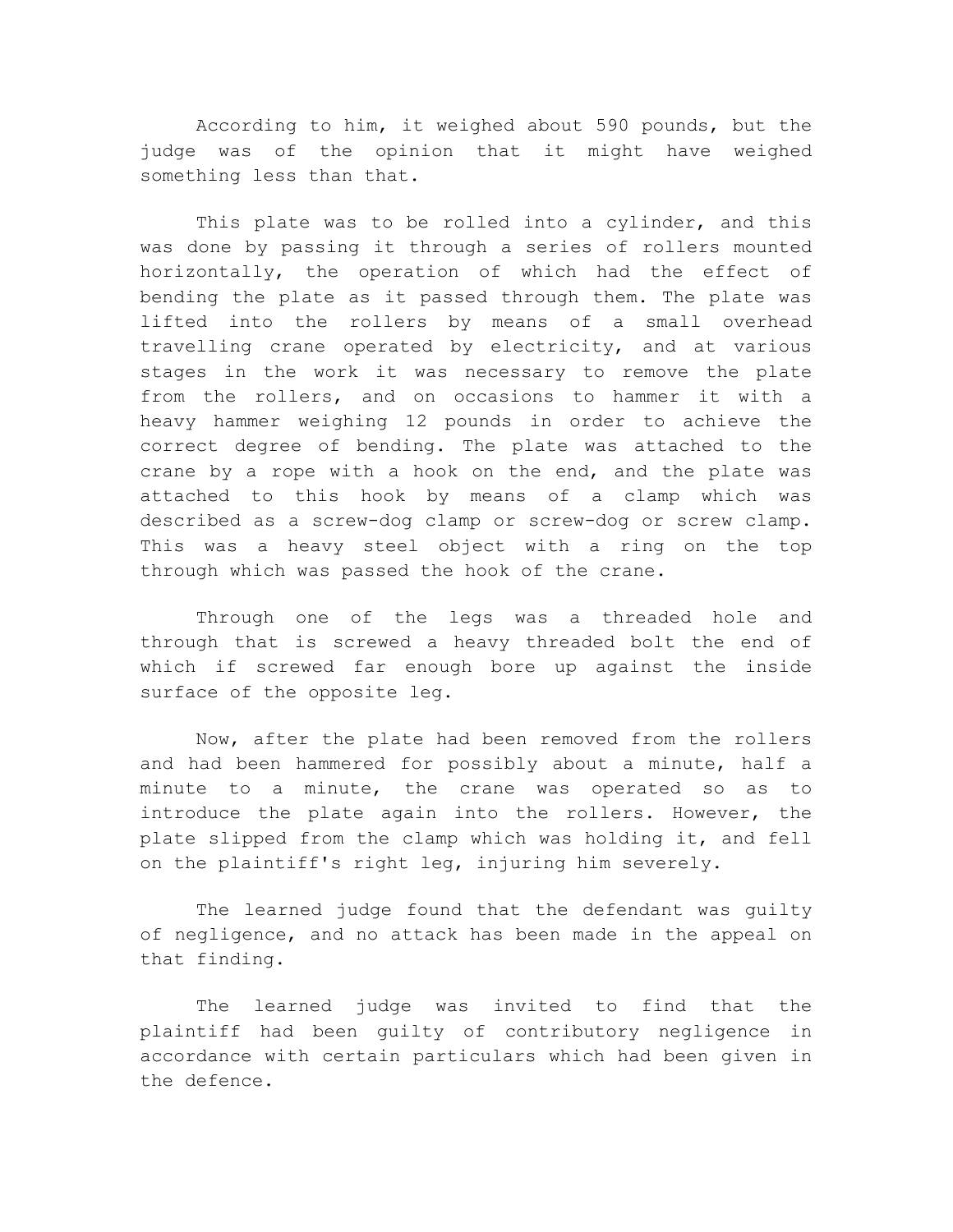Three of these particulars were persisted in at the trial, but the learned judge refused to find that the plaintiff had been guilty of contributory negligence in any of the relevant respects, and on appeal his finding has only been challenged with respect to one of those particulars of negligence. This was the allegation which asserted that the plaintiff had been guilty of contributory negligence in that he had failed to check the tightness of the clamp after the steel sheeting which the plaintiff had earlier attached to the clamp had been subjected by him to extensive hammering.

Now, the learned judge found that there was a contradiction in the plaintiff's evidence with regard to this, for in an answer to an interrogatory in which the plaintiff had been asked two questions in relation to the tightening of the screw he gave answers which, at all events at first sight, appear to be inconsistent with each other. Interrogatory 11 asked a number of questions which were of a general nature and were directed to the period during which the plaintiff had been employed by the defendant. One of those questions was in interrogatory 11(h)(ii):

"(ii) Had you retightened the screw in the metal clamp after hammering of the plates? Had you seen other employees of Walkers Limited retighten the screw in metal clamp in such circumstances?"

To this the plaintiff answered:

"I retightened the screw after hammering the plate. I have seen other employees tighten the screw on special circumstances."

Interrogatory No. 12 was directed to the event which occurred on the occasion of the accident, and this interrogatory included a question in which he was specifically asked: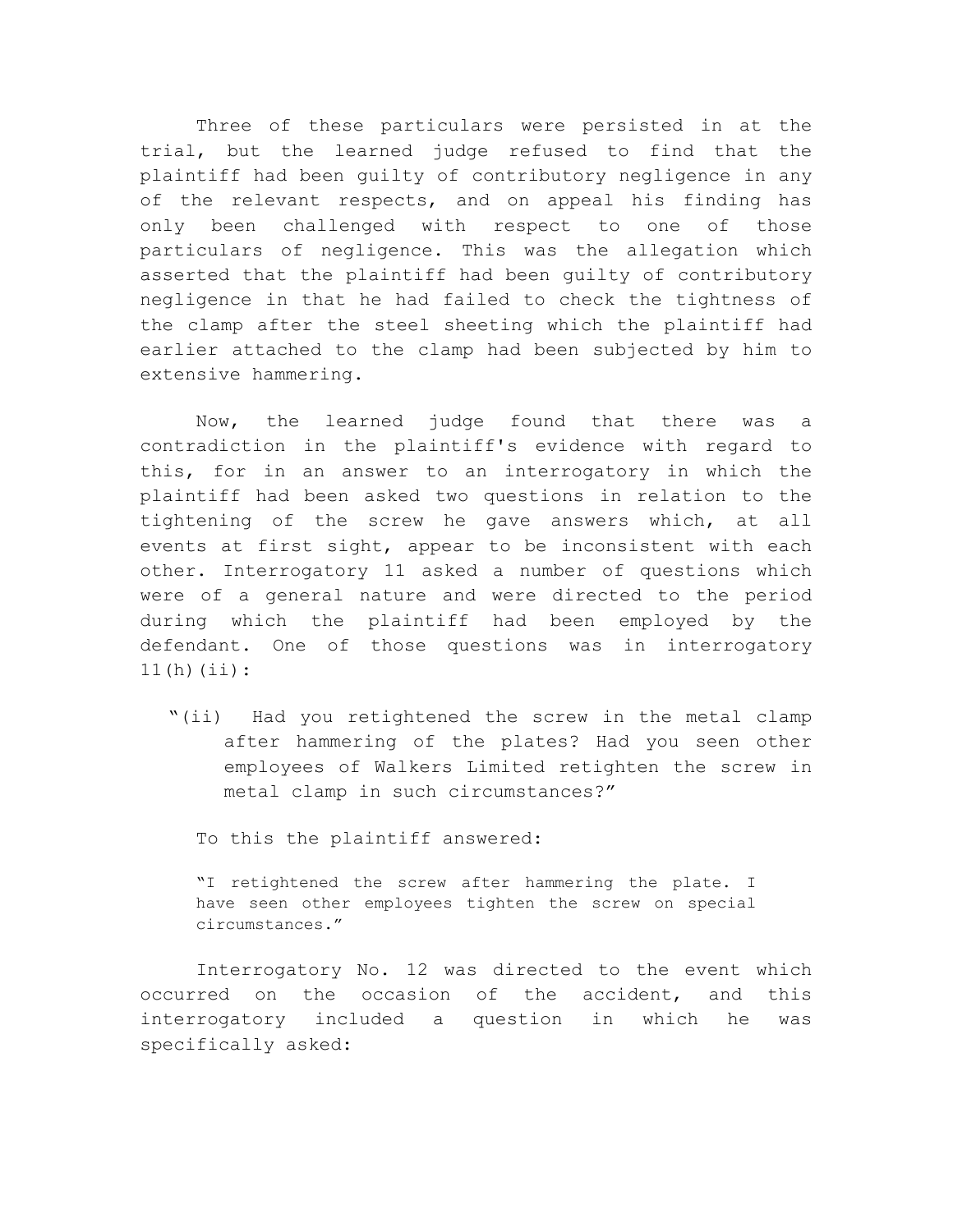"(1) Did you retighten the screw in the metal clamp prior to the final raising of the steel plate before the accident?"

Interrogatory 12(m) was:

- "(m) If 'Yes' to  $12(1)$
- (i) Was the screw in the metal clamp already tight?
- (ii) Did the metal screw bite into the steel plate on this occasion?
- (iii) Did you notice any distortion or damage to the metal clamp or screw?"

The plaintiff answered in the following way:

"12(1) In answer to interrogatory number 12(1) I say that I did not retighten the screw in the metal clamp prior to the final raising of the steel plate before the incident referred to in the statement of claim."

The plaintiff also answered in respect of interrogatory 12(m):

"12(m) In answer to interrogatory number 12(m) I say that the screw in the metal clamp was already tightened."

The plaintiff answered this interrogatory, although strictly speaking he should not have done. Secondly he said that it bit into the steel plate on the occasion in question; and thirdly that he did not notice any distortion or damage to the metal clamp or screw.

The plaintiff in examination-in-chief did say that he had a specific recollection of having tightened the screw on this occasion after he had performed the hammering; but after hearing him cross-examined - and he was cross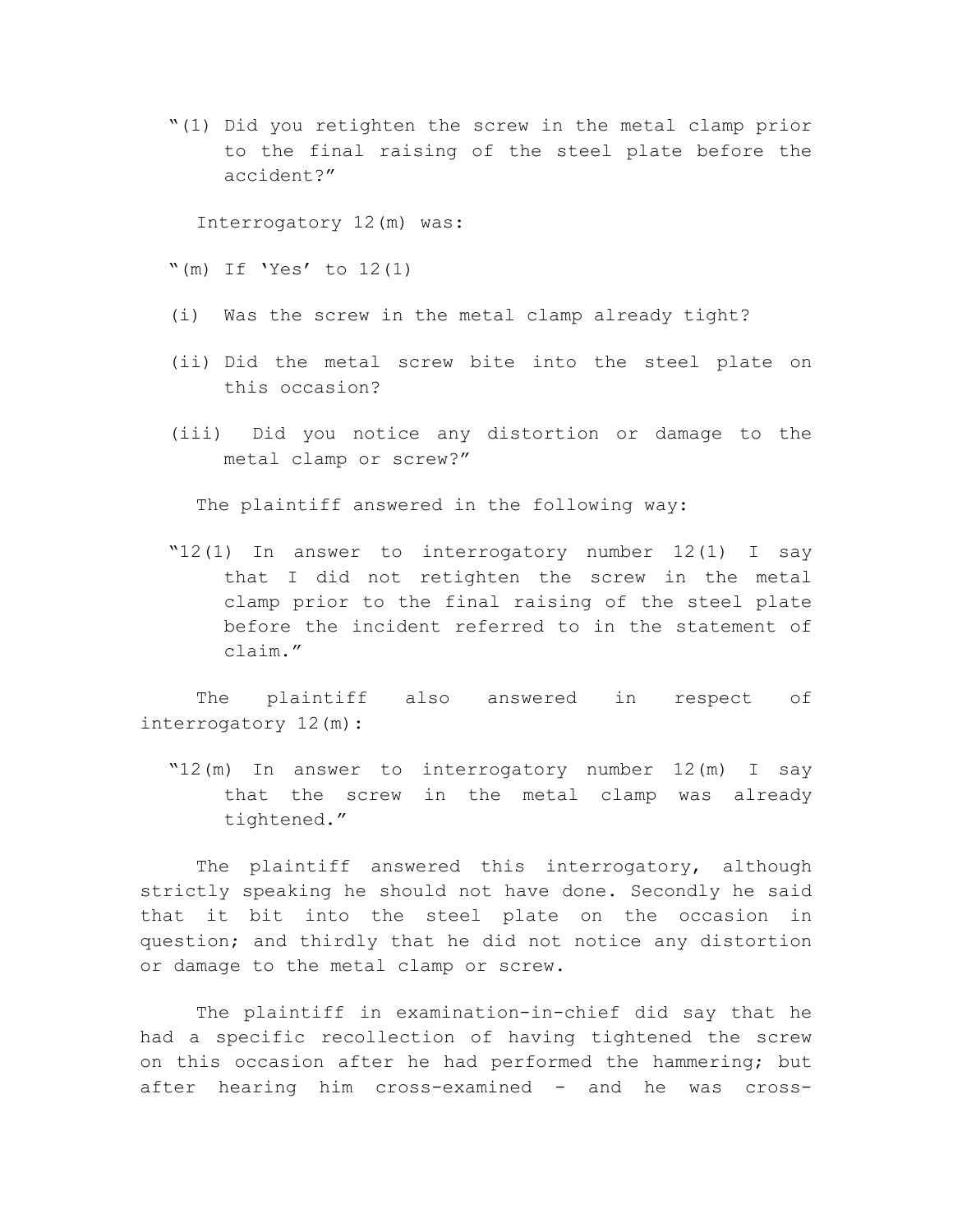examined closely in relation to this in view of the apparent conflict between what he said in evidence and what he had said by way of answers to interrogatories - the learned judge came to the conclusion that it was probable that he was relying more on his general recollection of his habit in tightening the screw after the plate had received the hammering than on any specific recollection that he had done so on this occasion.

The plaintiff explained the apparent inconsistency between his answers to the interrogatories by saying that he had understood the two questions to be directed to different stages of the operation, the general question in interrogatory No. 11 being specifically directed to the tightening of the screw after the hammering had been done, and the question in interrogatory No. 12 directed particularly to the occasion in question being directed to the tightening of the screw prior to the final raising of the steel plate before the accident, and he explained that he took this interrogatory to be directed to the stage at which the bolt attaching the plate was inserted into the hook on the crane.

The learned judge did not find that a particularly convincing answer on the face of it, but dealing with the matter carefully in his judgment he did come to the conclusion that there might not have been an unduly refined distinction between the occasions to which the plaintiff took the two interrogatories to be directed.

As to his evidence in the witness-box the learned judge said that it was common enough for a basically honest witness to fail to draw a distinction between his recollection of having done something and being certain of having done something because to do it was habitual. The learned judge was considerably impressed with the plaintiff as a witness, and he said that after seeing him closely cross-examined on the matter and having regard to his overall impression of him he was satisfied that he was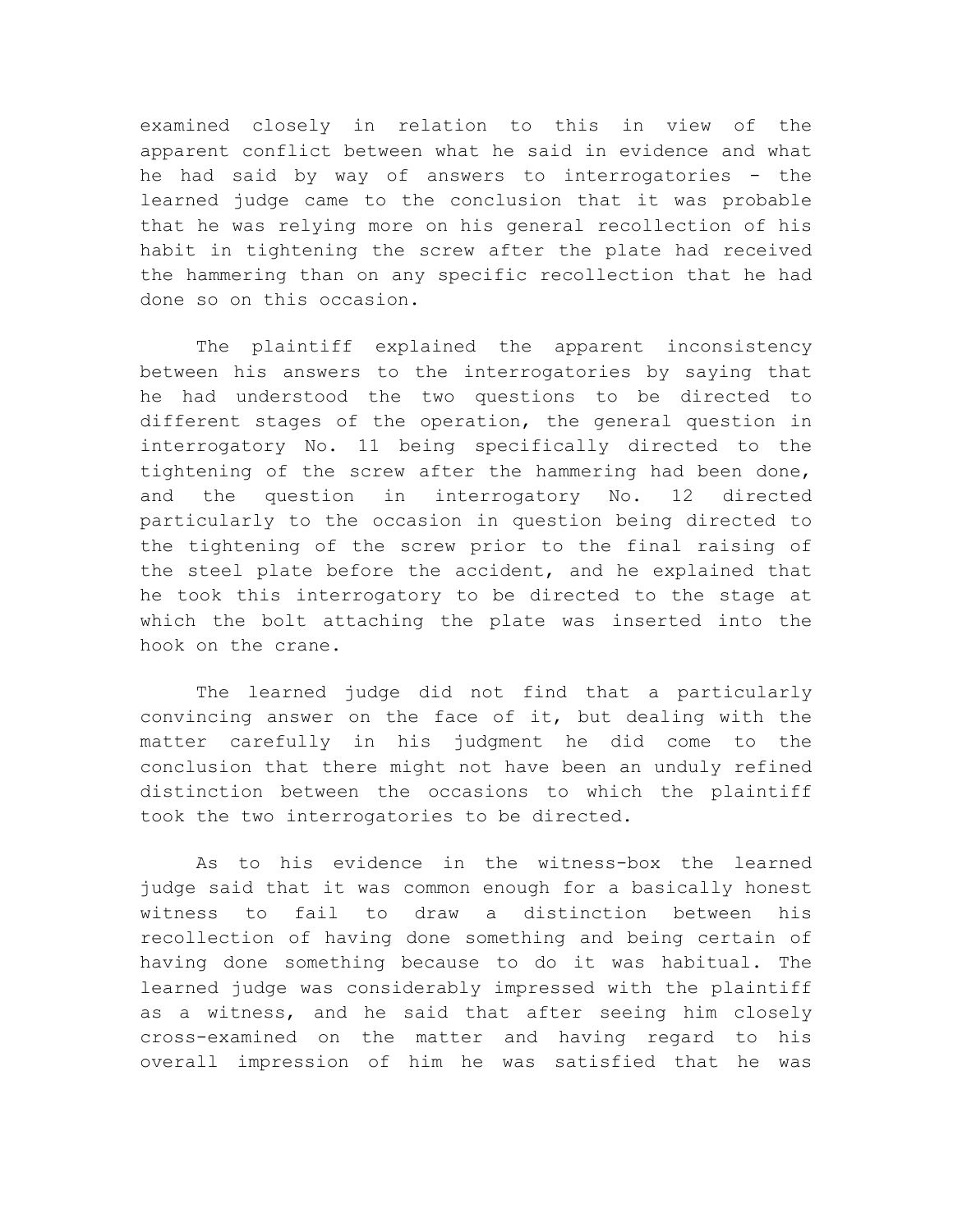completely honest about the matter and that he should accept what he said.

He made a crucial finding on this matter in these words. Having said that he would be prepared to find as more probable than not that the plaintiff did retighten the clamp, he said: "A fortiori I am not prepared to find that he did not tighten it." That, as I say, is the crucial finding because the onus with regard to this matter was on the defendant, and in order to succeed the defendant required a positive finding that the plaintiff did not retighten the clamp, and this is the finding which the learned judge refused to make. The basis for the allegation of contributory negligence according to this particular therefore fell to the ground. The learned judge had the advantage which is denied to us of having heard and seen the witnesses, and I am by no means satisfied that the finding that he made is wrong. I cannot discover any basis upon which it would be appropriate to interfere with the finding made in this matter.

Turning to the question of damages, the plaintiff was severely injured in the accident. He sustained a fracture of his right tibia and right fibula, and he was admitted to hospital where he remained for some time. He was discharged on crutches, and it was not until the middle of October 1973 that he was able to discard the crutches. That is a period of nine months after the accident. He was then walking with a stick until December 1973, 11 months after the accident. It was necessary for him to have a further operation on his leg in May 1977, and in October 1978 he was operated on to remove a blood clot which was attributable to the injuries which he received in the accident.

He was 44 years of age at the time of the accident. He was educated to Junior standard. He qualified as a radio technician at the age of 21, and he qualified as a boilermaker at the age of 36 in 1964. He intended to work throughout the rest of his career as a boilermaker. As a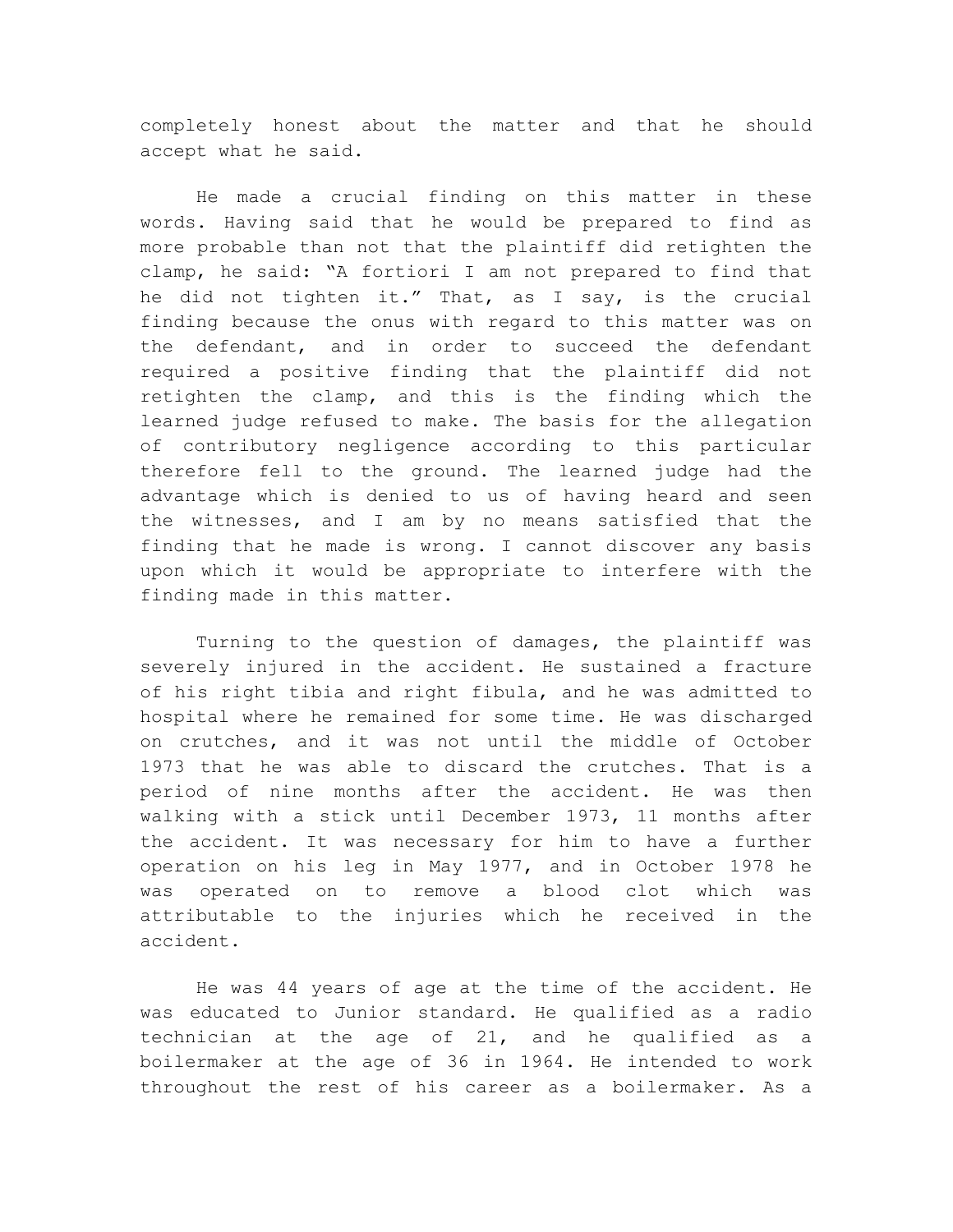result of the injuries which he received he is not now able and will not be in the future to follow his trade of a boilermaker nor to do any work of a heavy nature.

The difficulty which presented itself in the assessment of damages for economic loss in this case was that in July 1973 the plaintiff set up in a business of another kind in equal partnership with his wife. This was the business of trading in hi-fi equipment on a retail basis, a venture which, according to the figures which were placed before the learned judge, has been reasonably successful. However, there were figures before the learned judge which showed that the probability was that he would have received net wages, if he had continued as a boilermaker up to the date of tibial, of about \$41,700; whereas from the time of the start of the new business until the date of trial his profits, or his share of the profits of the business, amounted to \$19,000 before tax. Until he started the new business he lost wages as a boilermaker of about \$2,500, and quite clearly a substantial amount should have been awarded to him in respect of his economic loss up to trial. The learned judge however assessed a global sum under all headings, as I say, of \$35,000.

So far as pain and suffering and loss of amenities were concerned, he had spent a considerable time in hospital. He had undergone a number of operations. He had to walk on crutches and with a stick for nearly a year. He had to give up activities which he enjoyed before the accident of gliding, jogging and golf. He found that he could not enjoy swimming as much after the accident. He was left with a disability of his right leg assessed by Mr. Douglas, an orthopaedic surgeon, at 25 per cent, and he was left also with certain vascular troubles which necessitated his sleeping with his leg elevated and the continual wearing of an elastic stocking. In these circumstances one would think that he was entitled to a substantial sum under the heading of pain and suffering and loss of amenities, and taking the award as a global sum I am unable to say